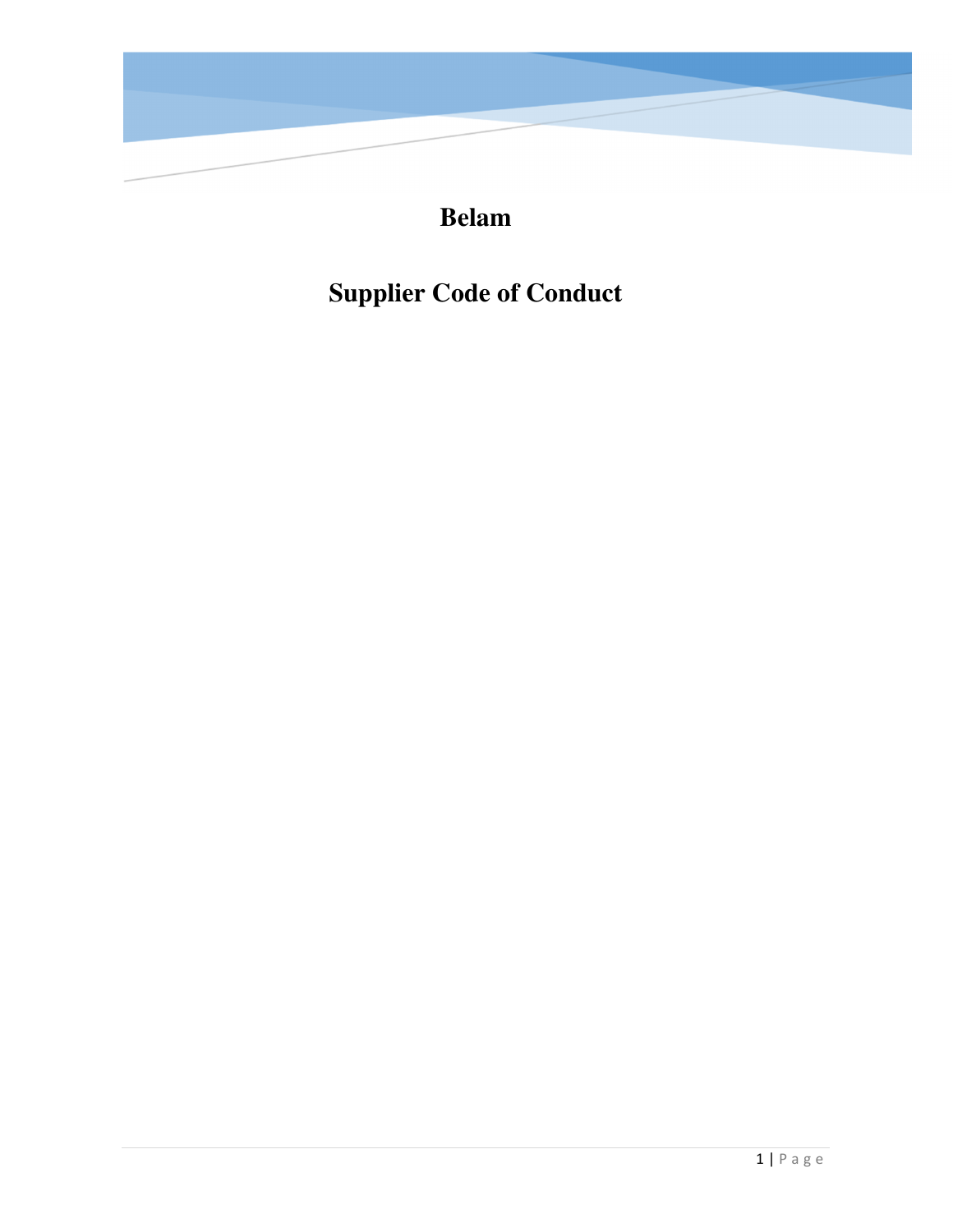

# **ABOUT Belam**

Belam believes that a strong commitment and a strategic approach to corporate responsibility are essential for managing the challenges and opportunities of a rapidly changing global environment.

To that end, Belam deployed a Corporate Responsibility Roadmap that enhances Belam's strategy for managing its business in a sustainable manner.

Therefore, in line with Belam's vision for its suppliers, Belam wishes to actively engage its supply chain by the adherence of all its suppliers to its Supplier Code of Conduct (herein the "Supplier Code") that has been developed with recognition of the principles of human rights, labour standards, environment and anti-corruption.

Belam places substantial value upon suppliers who support and respect the internationally proclaimed human rights contained in the Universal Declaration of Human Rights, such as equality, life and security, and freedom.

# **LEGAL COMPLIANCE**

The provisions of this Supplier Code set forth Belam's expectations from all suppliers with whom it does business. Therefore, Belam expects the supplier and any of its subsidiaries or affiliates to comply with its principles.

Although the Supplier Code only applies to Belam's direct suppliers, Belam encourages the supplier to invite its own suppliers to comply with its terms.

The supplier and its employees are expected, as a minimum, to comply with the requirements set forth in this Supplier Code or with the provisions of the laws and regulations in each jurisdiction(s) where the supplier operates, whichever is more stringent.

# **LABOUR**

Belam expects the supplier to comply, as a minimum, with all applicable local laws and regulations related to labour and employment including, but not limited to, minimum wage, maximum hours of work, days of rest, compensation, freedom of association, right to organize and collective bargaining.

Furthermore, Belam expects the supplier to comply with the following principles:

#### **Child Labour**

Belam will not engage in nor support the use of child labour. The supplier is expected not to use child labour. By child labour, it means employees under the age of 15 years old. However, for employment or work which by its nature or circumstances is not suitable for a person under the age of 18 years old, child labour shall mean employees under the age of 18 years old.

#### **Forced or Compulsory Labour**

Belam will not engage in nor support the use of forced or compulsory labour. The supplier is expected not to exact any work or service from any person under the menace of any penalty. For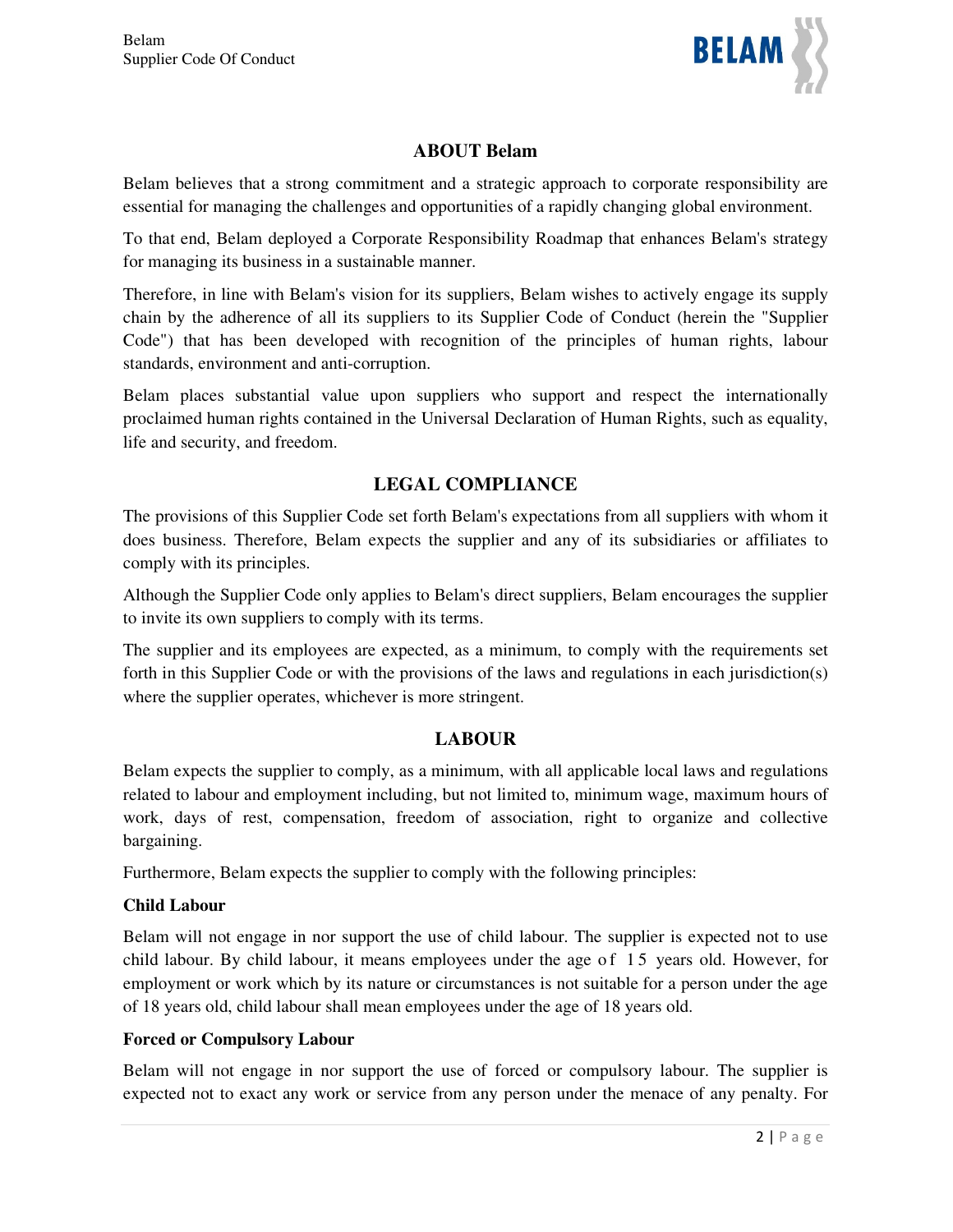

example, the supplier's employees must be free to leave work or terminate their employment with reasonable notice, and they are not required to surrender any government-issued identification, passports or work permits as a condition of employment.

#### **Freedom of Association**

The supplier is expected to recognize the principle of freedom of association and the right to collective bargaining.

#### **Respect and Dignity**

The supplier is expected to treat all employees fairly, ethically, respectfully and with dignity. The supplier must protect its employees from harassment, bullying and victimization in the workplace, including all forms of sexual, physical and psychological abuse.

#### **Discrimination**

Belam supports diversity and employment equity. The supplier is expected to offer equal employment opportunities and compensation without any discrimination, unless such discrimination is based on the inherent requirements of the job or in the course of a program to promote diversity.

# **HEALTH & SAFETY**

Belam provides a safe workplace to its employees. Belam expects that the occupational health and safety of employees is a priority for the supplier throughout all significant aspects of its activities. As a minimum, the supplier must comply with all applicable health and safety laws, regulations and standards. The supplier shall take appropriate action, such as policies, standards, procedures, contingency measures and management systems, in order to prevent occupational illnesses and work-related accidents and to provide a safe and healthy workplace to its employees.

Belam encourages the supplier to:

- communicate to its management, employees and contractors its commitment to improving health and safety, and to provide training on such commitment;
- apply for and maintain OHSAS 18001 or equivalent certification; and
- systematically evaluate its health and safety performance through appropriate audits and report progress.

#### **ENVIRONMENT**

Belam conducts its operations in a sustainable way and in compliance with the environmental laws and regulations. Belam expects that environmental protection is a priority for the supplier in all significant aspects of its activities. As a minimum, the supplier must comply with all applicable environmental laws, regulations and standards. The supplier shall strive to reduce the impacts of its activities and products on the environment and work towards a "total life-cycle" view in product design, while maintaining its competitiveness.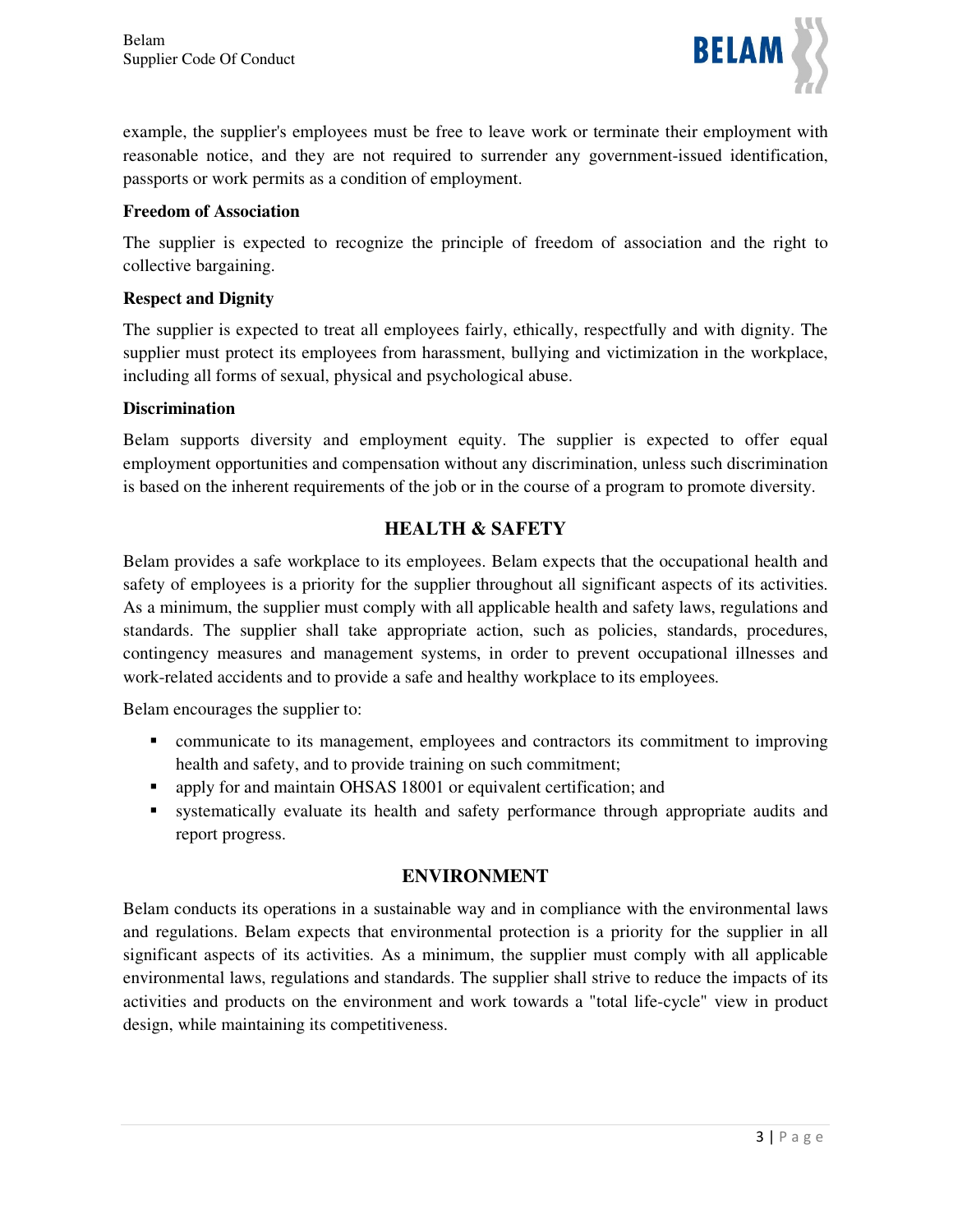

The supplier shall:

- adopt any appropriate policy, standard, procedure, contingency measure and management system in order to ensure that its operations are managed ecologically and in a sustainable way; and
- take necessary measures in order to prevent pollution, to conserve and use rationally the natural resources required for its operations and implement relevant emergency response plans and procedures.

Belam encourages the supplier to:

- communicate to its management, employees and contractors its commitment to improving environment, and to provide training on such commitment;
- apply for and maintain ISO 14001 or equivalent certification; and
- systematically evaluate its environment performance through appropriate audits and report progress.

# **ANTI-CORRUPTION**

Belam promotes integrity and ethics in all aspects of its activities. Belam expects the supplier to comply with all applicable laws and regulations on corruption, bribery, prohibited business practices and extortion. Furthermore, the supplier must never make or approve an illegal payment to anyone under any circumstances.

# **CONFLICT OF INTEREST / ETHICS**

The supplier must disclose any actual or potential conflict of interest, and discuss it with Belam's management. Any activity that is approved, despite the actual or apparent conflict, must be documented.

# **GOVERNANCE**

Belam may verify the compliance of all its direct suppliers with the Supplier Code. Such verification will be conducted by way of a supplier's self-evaluation or an audit by Belam (or an external resource designated by Belam) who may visit the supplier's facilities with appropriate notice.

Compliance with the principles contained in the Supplier Code is a criteria that is taken into consideration in Belam's supplier selection process.

Whenever a situation of non-compliance is identified, Belam may work with the supplier to develop and implement a corrective plan to improve the situation. Belam will continue to develop monitoring systems to assess and ensure compliance with the Supplier Code.